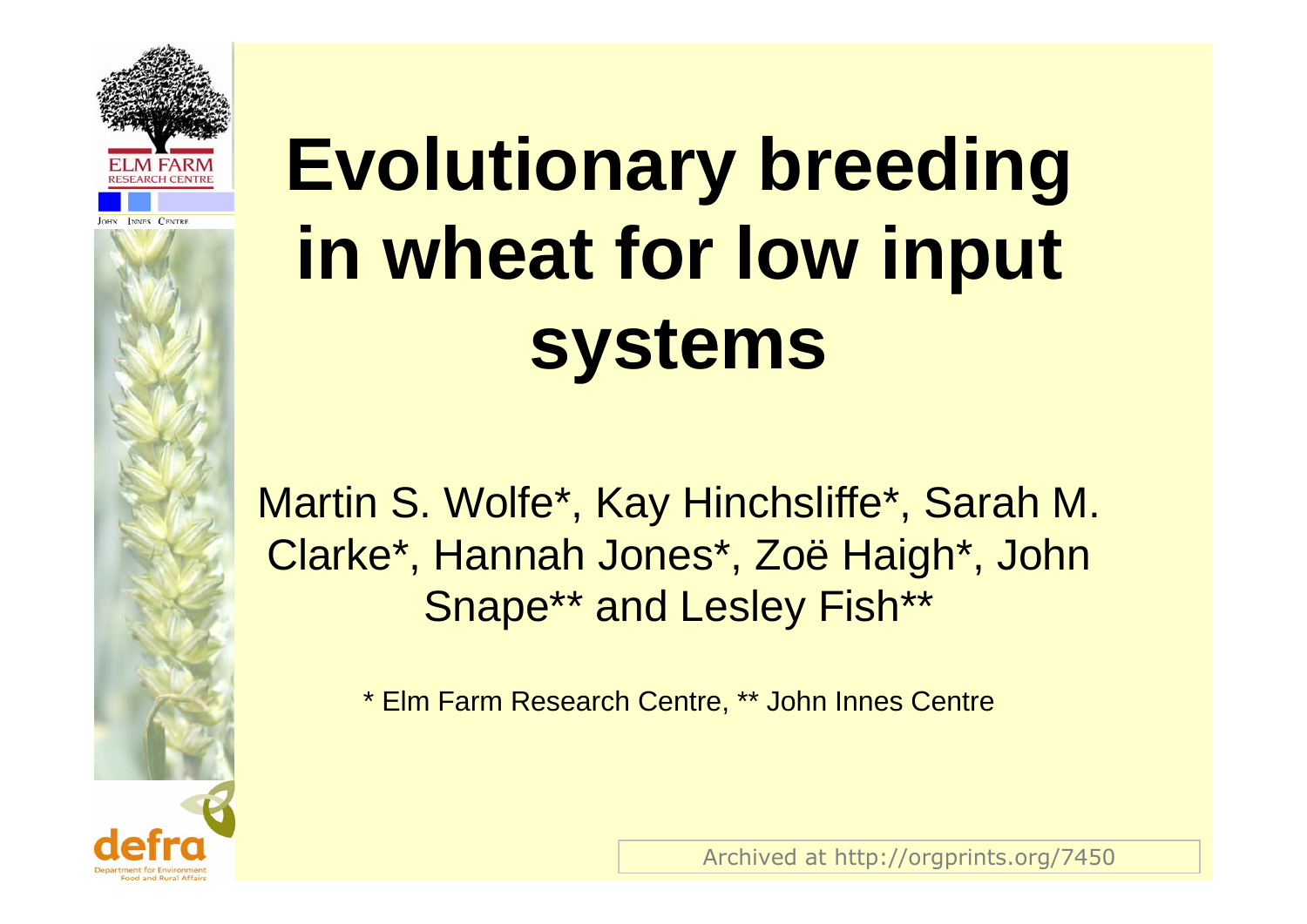

## **Composite cross populations or evolutionary breeding**

- • Composite cross populations are populations of segregating individuals derived from intercrossing a number of parents.
- $\bullet$  Instead of selecting 'promising' individuals in each generation, the whole population is exposed to natural selection in each subsequent generation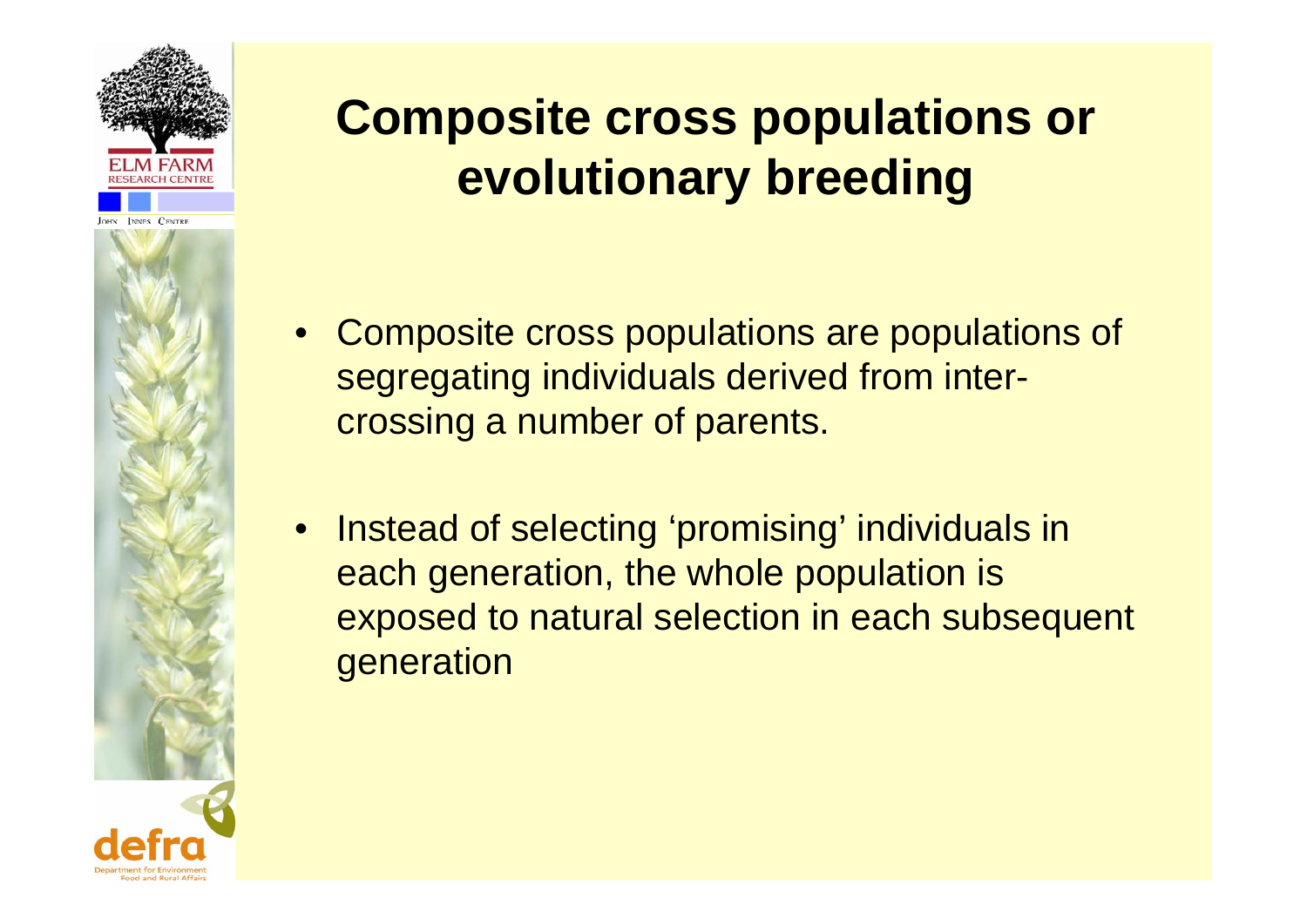



### **Why breed composite cross populations in wheat (evolutionary breeding)?**

- Pedigree line breeding is genetically fixed evolutionary potential is limited
- Breeders currently not interested market too small; certification system evolved with the breeding system
- $\bullet$  Different characters needed: buffering against environmental variation; weed competition; crop nutrition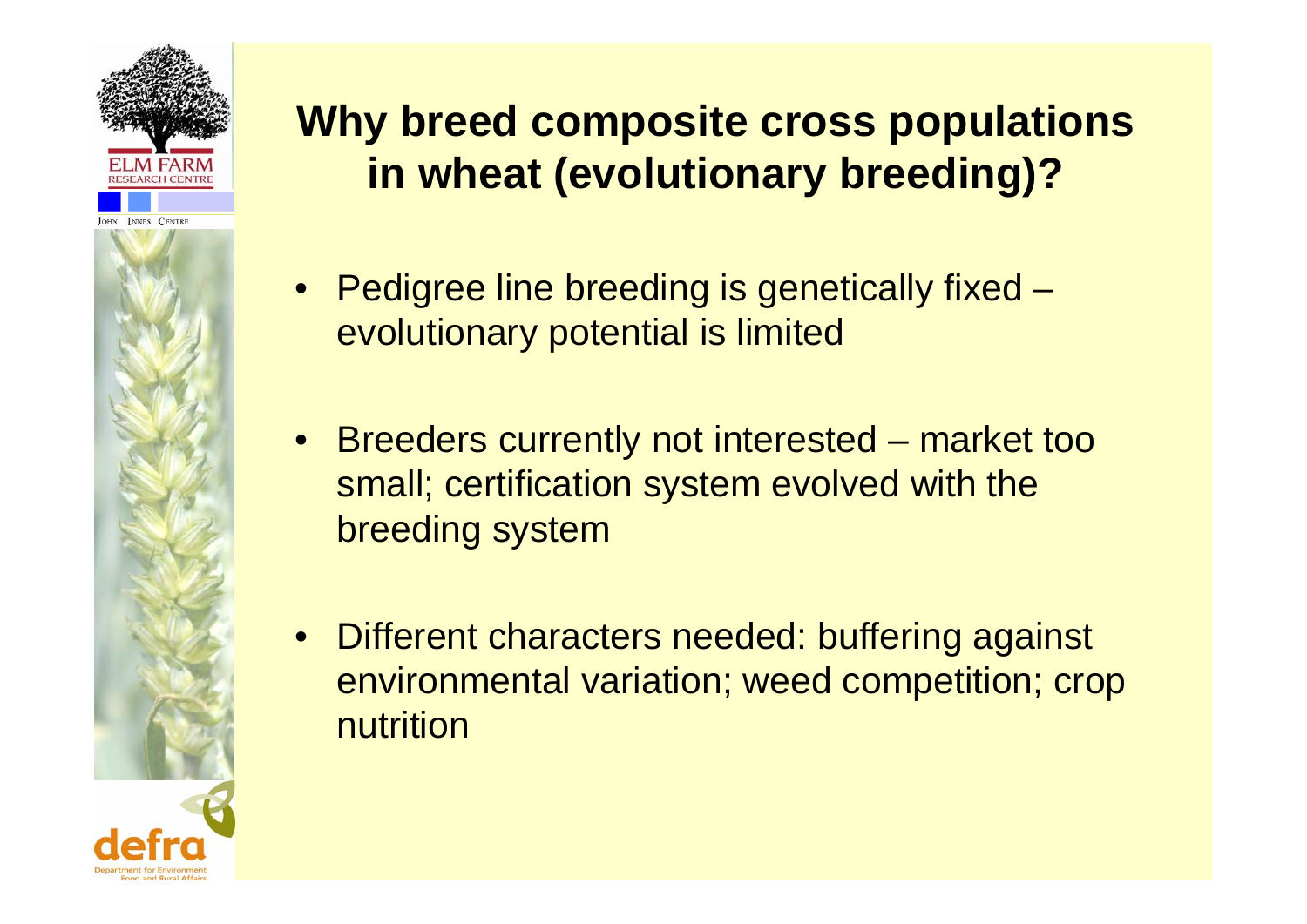



# **Why populations?**

An assembly of genetically different individuals offers:

**Capacity**: more characters than a pure stand **Complementation**: different genotypes may complement each other

**Compensation**: if some fail, others take their place

**Competition**: this is the major factor that may work against the three 'Cs' above.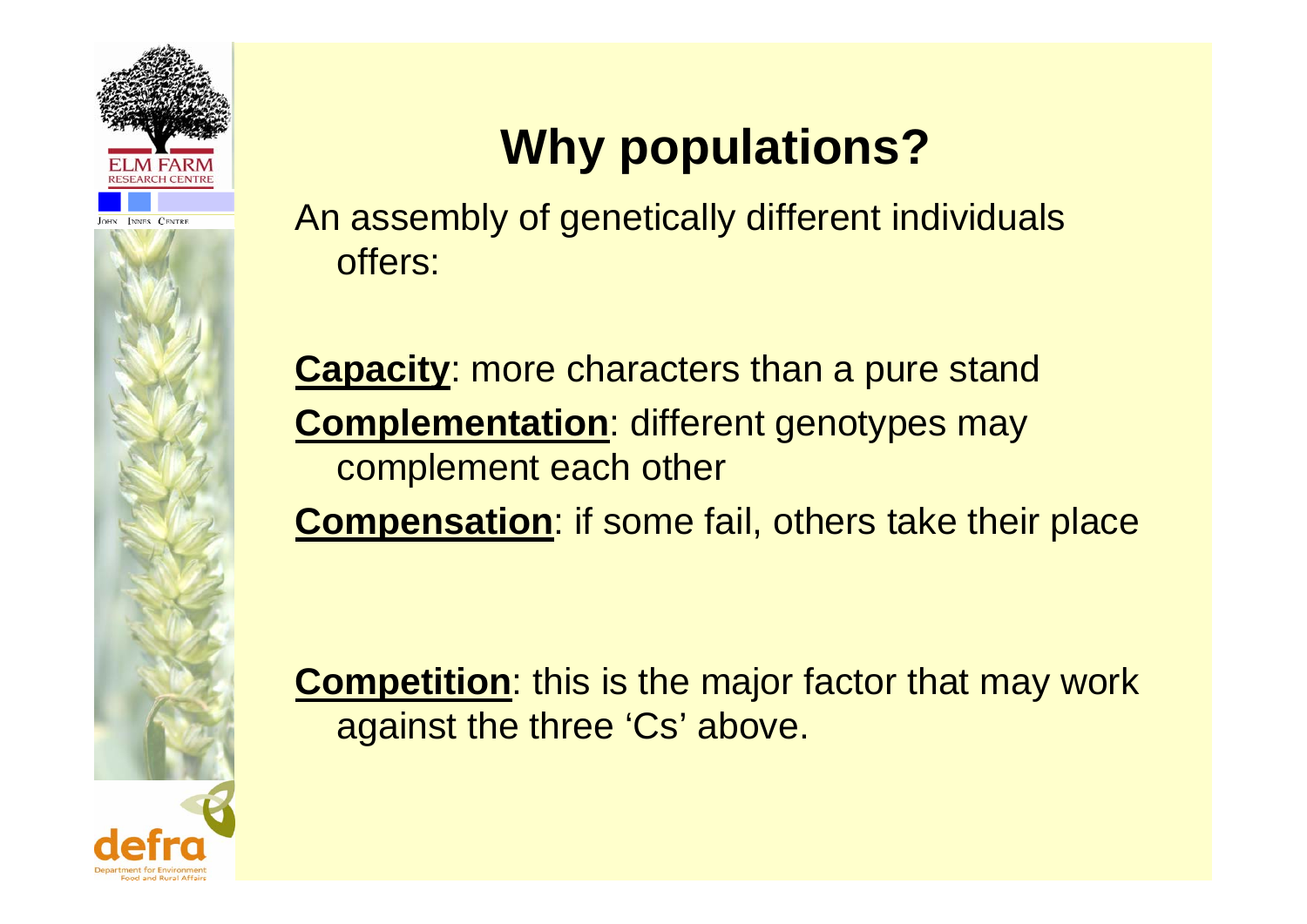

INNES CENTRE

## **Populations or Mixtures?**

| <b>Characteristic</b>                                                             | <b>Population</b> | <b>Mixture</b> |
|-----------------------------------------------------------------------------------|-------------------|----------------|
| Is survival in the community<br>correlated positively with<br>agricultural value? |                   | Yes?           |
| How did wheat evolve?                                                             |                   | Yes?           |
| Able to respond to<br>environmental variation?                                    | Yes               |                |

### **Or populations and mixtures??**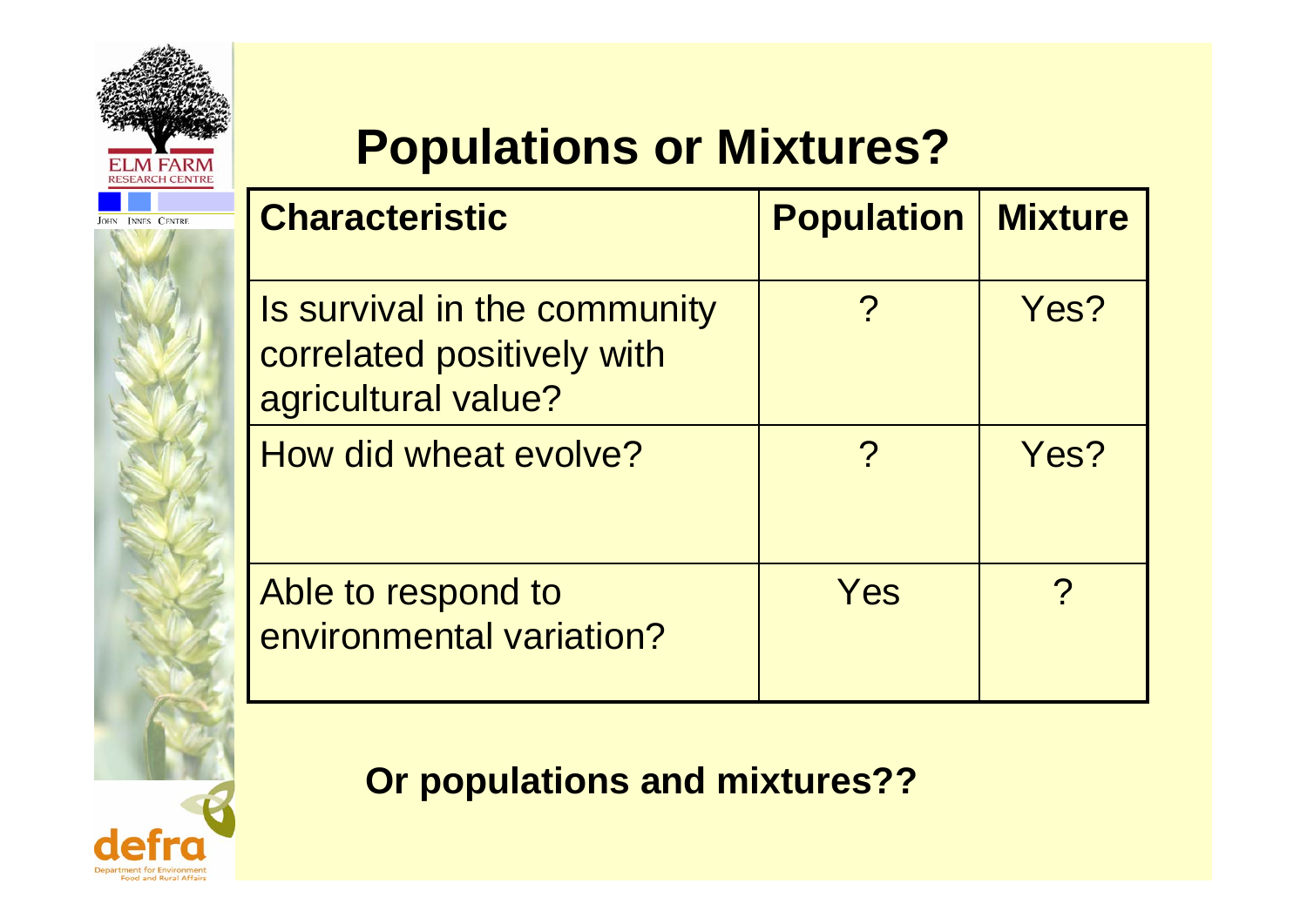



### **Composite Cross: Selection of Parent Lines**

#### **High Yield Potential**

#### 1Bezostaya

- $\mathcal{P}$ Buchan
- 3**Claire**
- 4Deben
- 5High Tiller Line
- 6Norman
- 7**Option**
- 8**Tanker**
- 9**Wembley**

#### Plus 4 male sterile lines

#### **High Quality Potential**

- 1Bezostaya
- 2**Cadenza**
- 3**Hereward**
- 4Maris Widgeon
- 5**Mercia**
- 6Monopol
- 7Pastiche
- 8Renan
- $\overline{Q}$ Renesansa
- 10**Soissons**
- 11Spark
- 12 Thatcher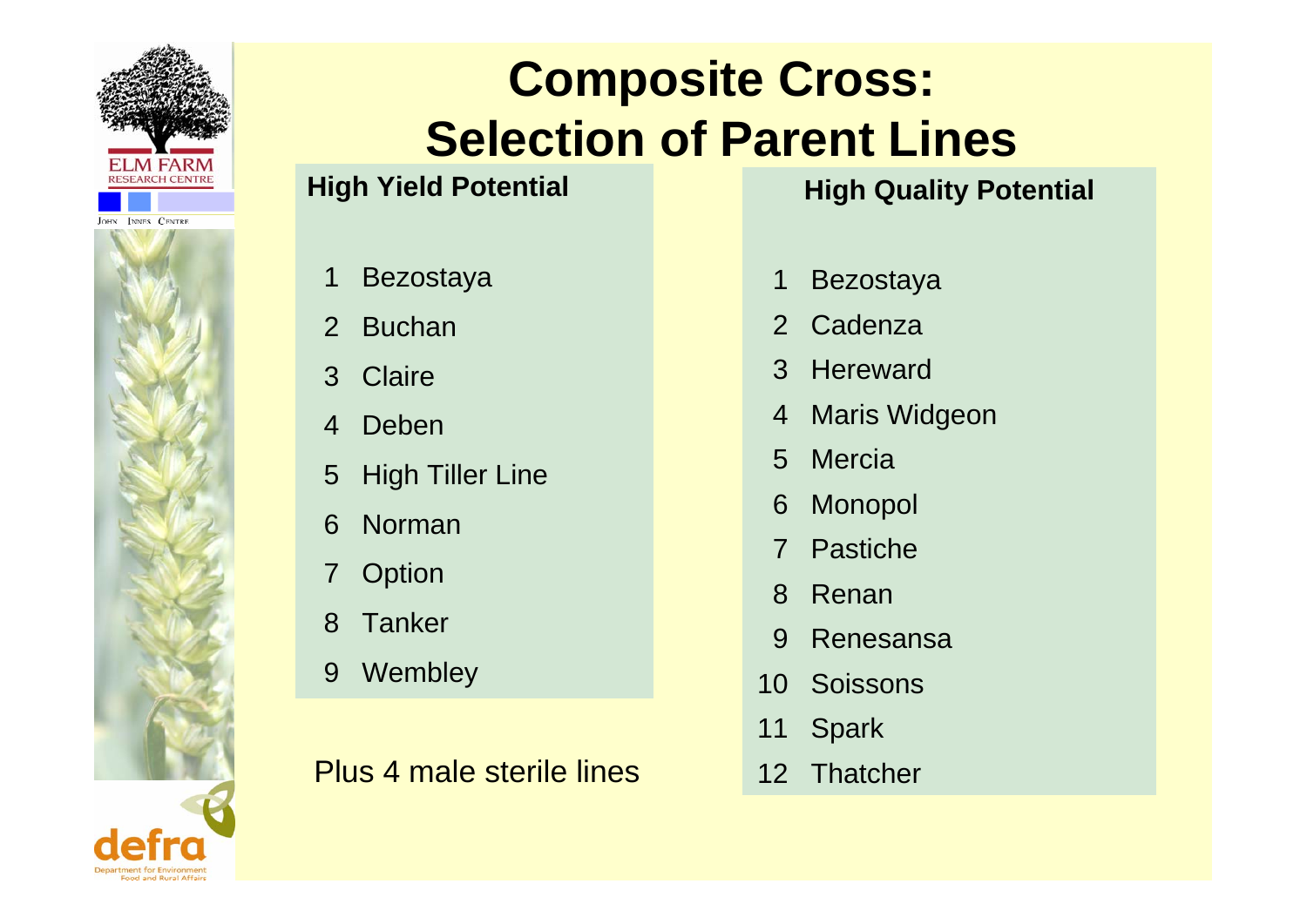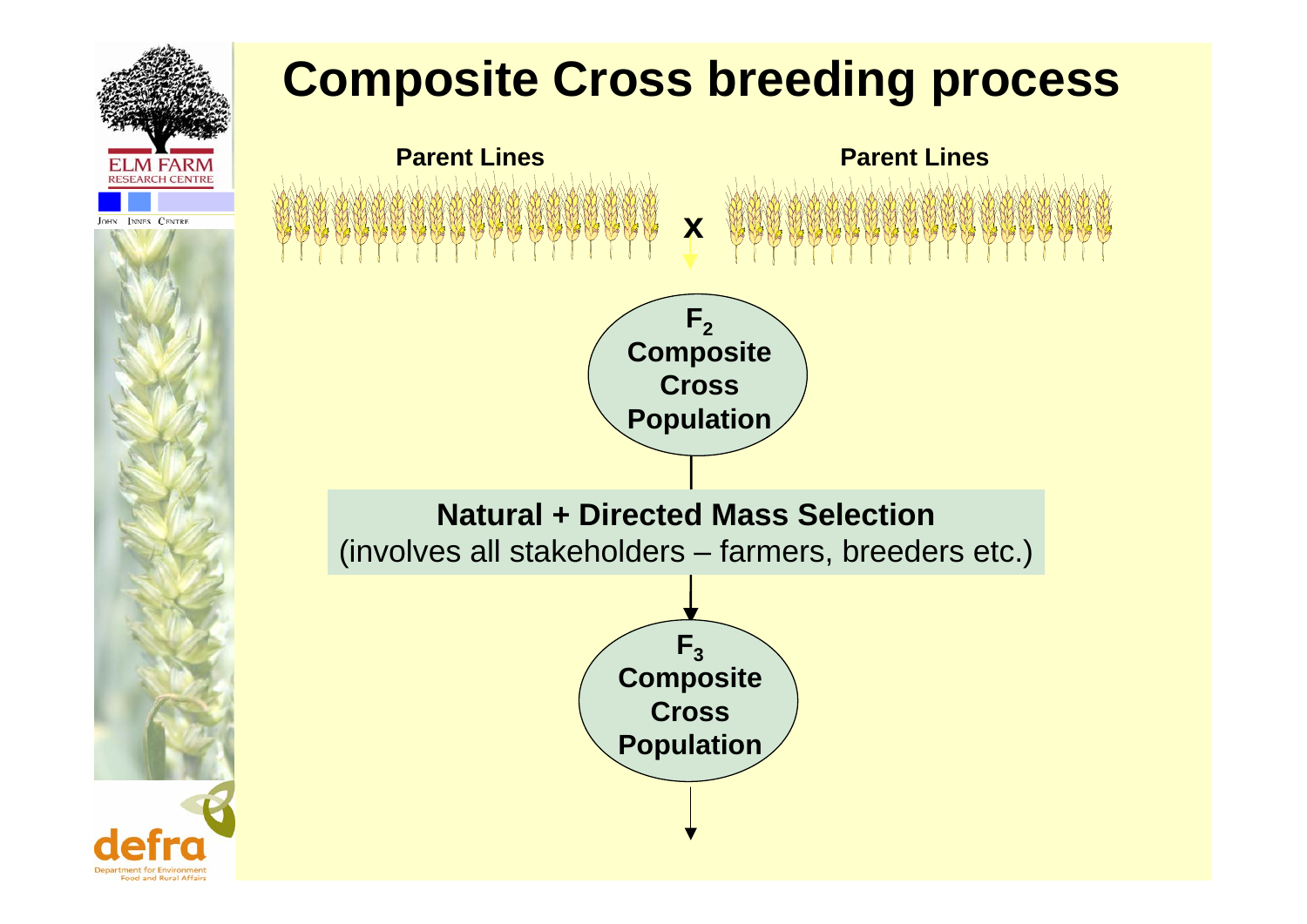



### **Composite Cross Populations**

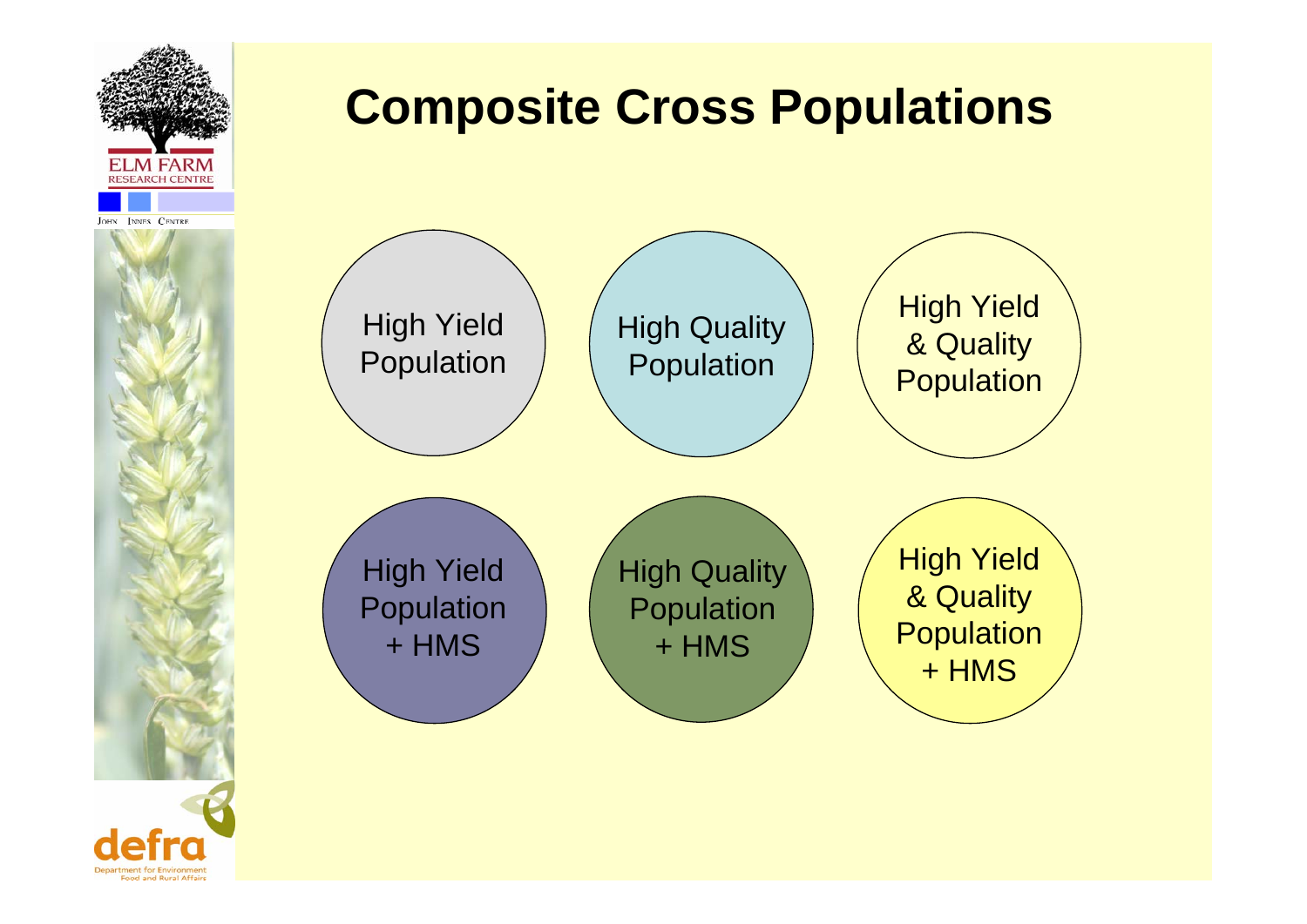



### Overall yield data: four sites x two years  $(s.e.d = 0.157)$

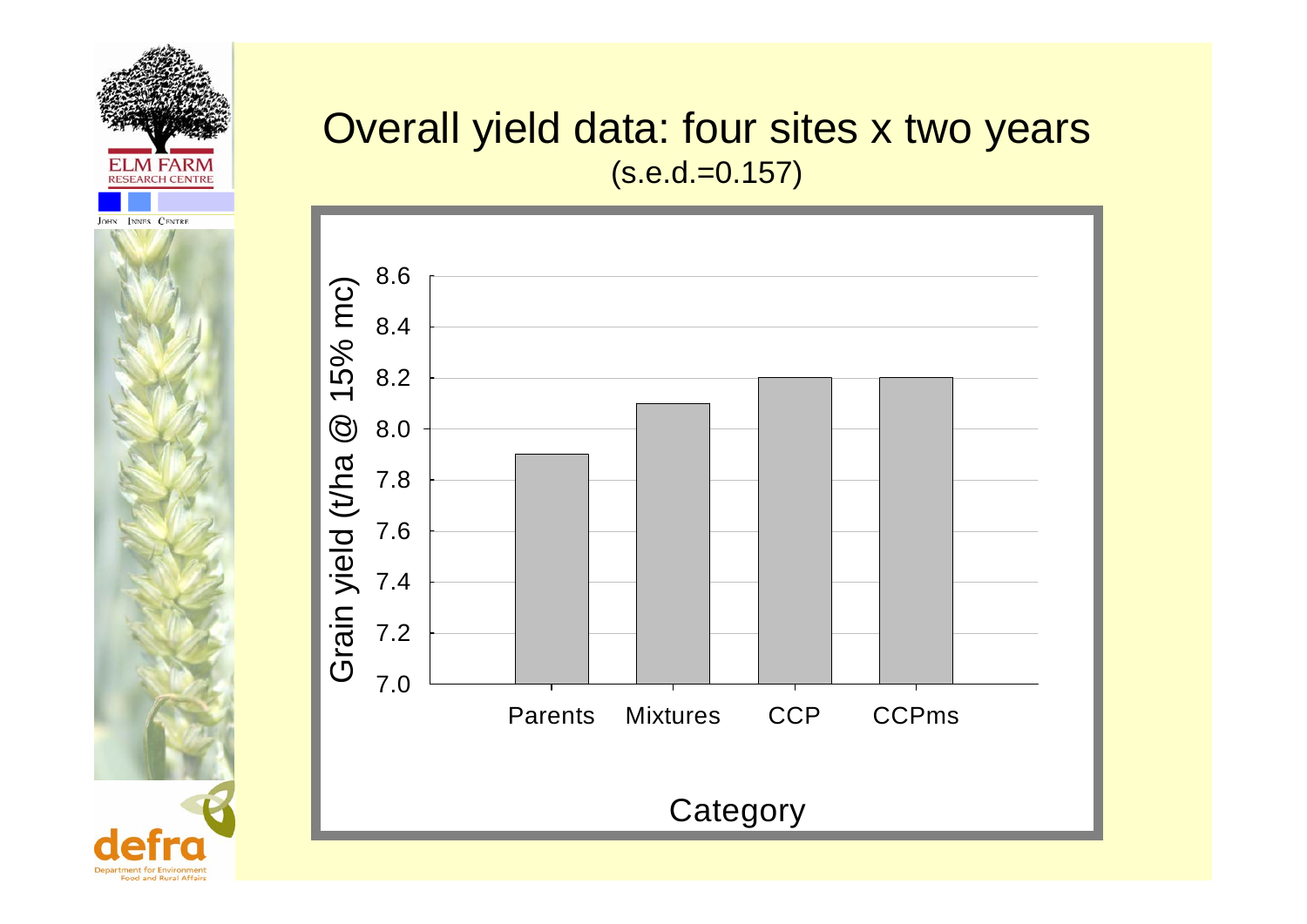

### Average plant heights comparing systems, and parents versus populations

**Heights (cm) across four sites, two years**

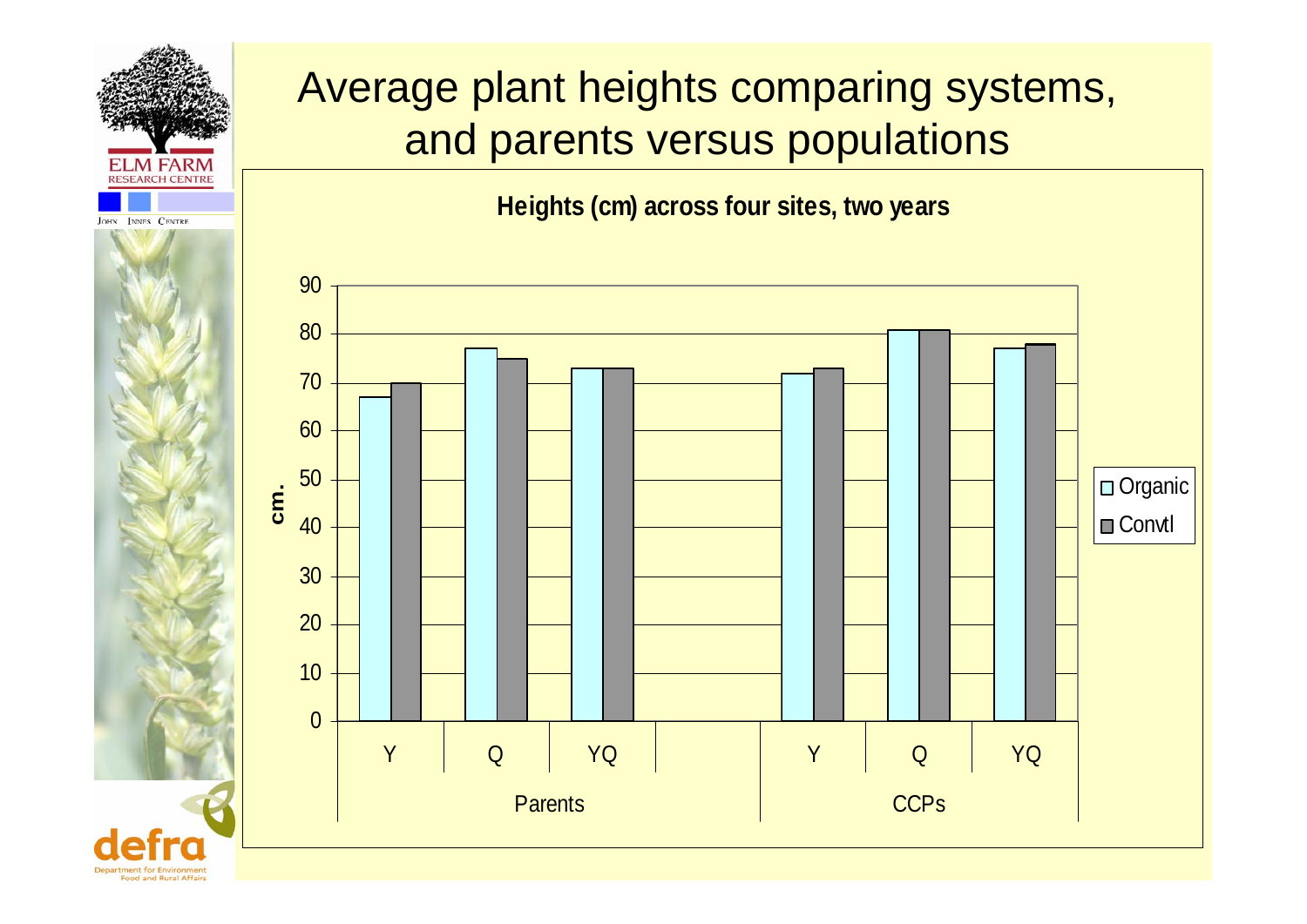



a) Quality was low in both years.

b) There was little difference in quality between organic and conventional.

c) Quality parents, mixtures and populations had better quality than, respectively, their Yield and Yield/Quality counterparts.

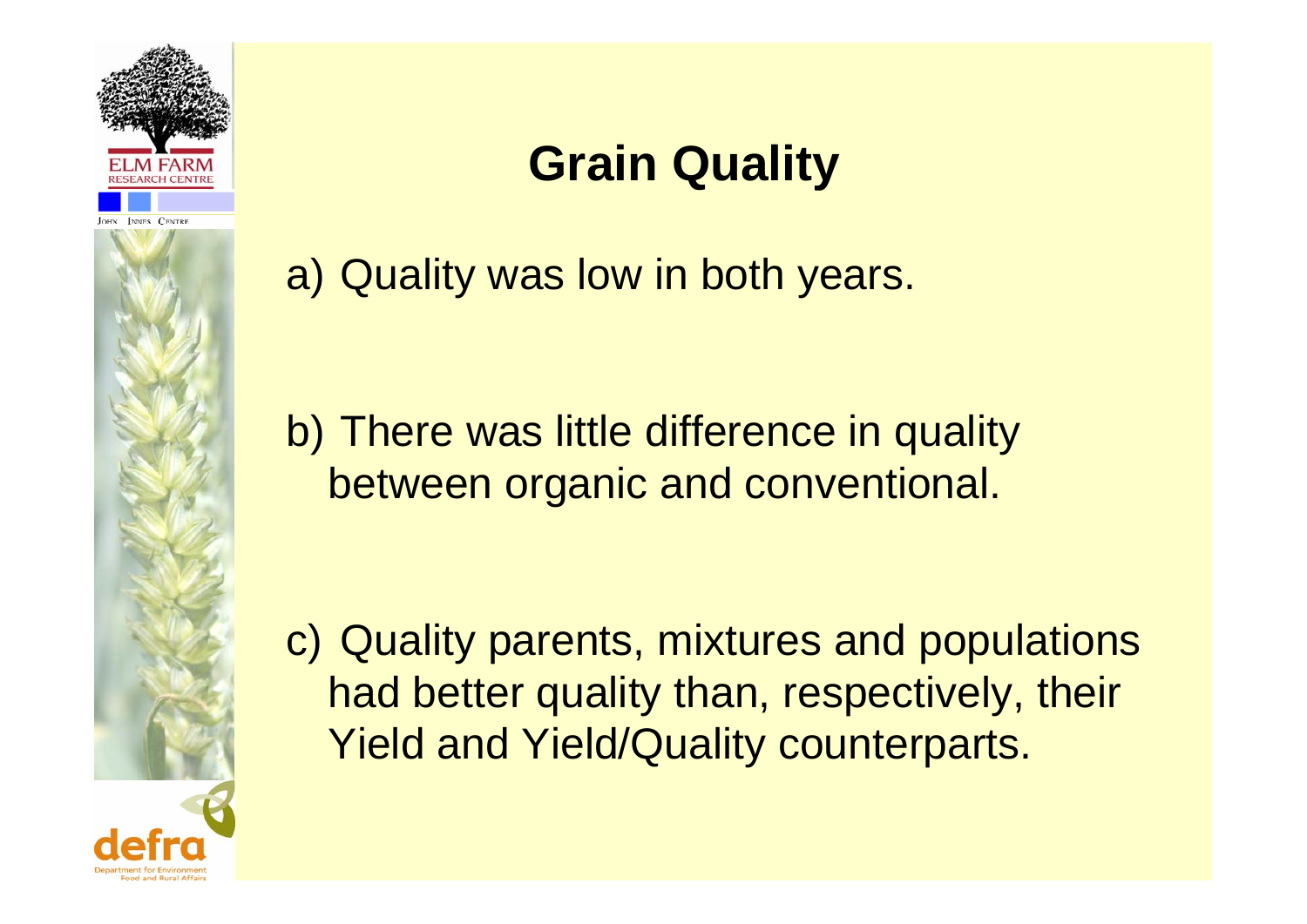



### **Geographical expansion**

- Currently four comprehensive trials in east and west of England
- Participatory farm observations at further sites in England
- Second year trials in France, Germany and Hungary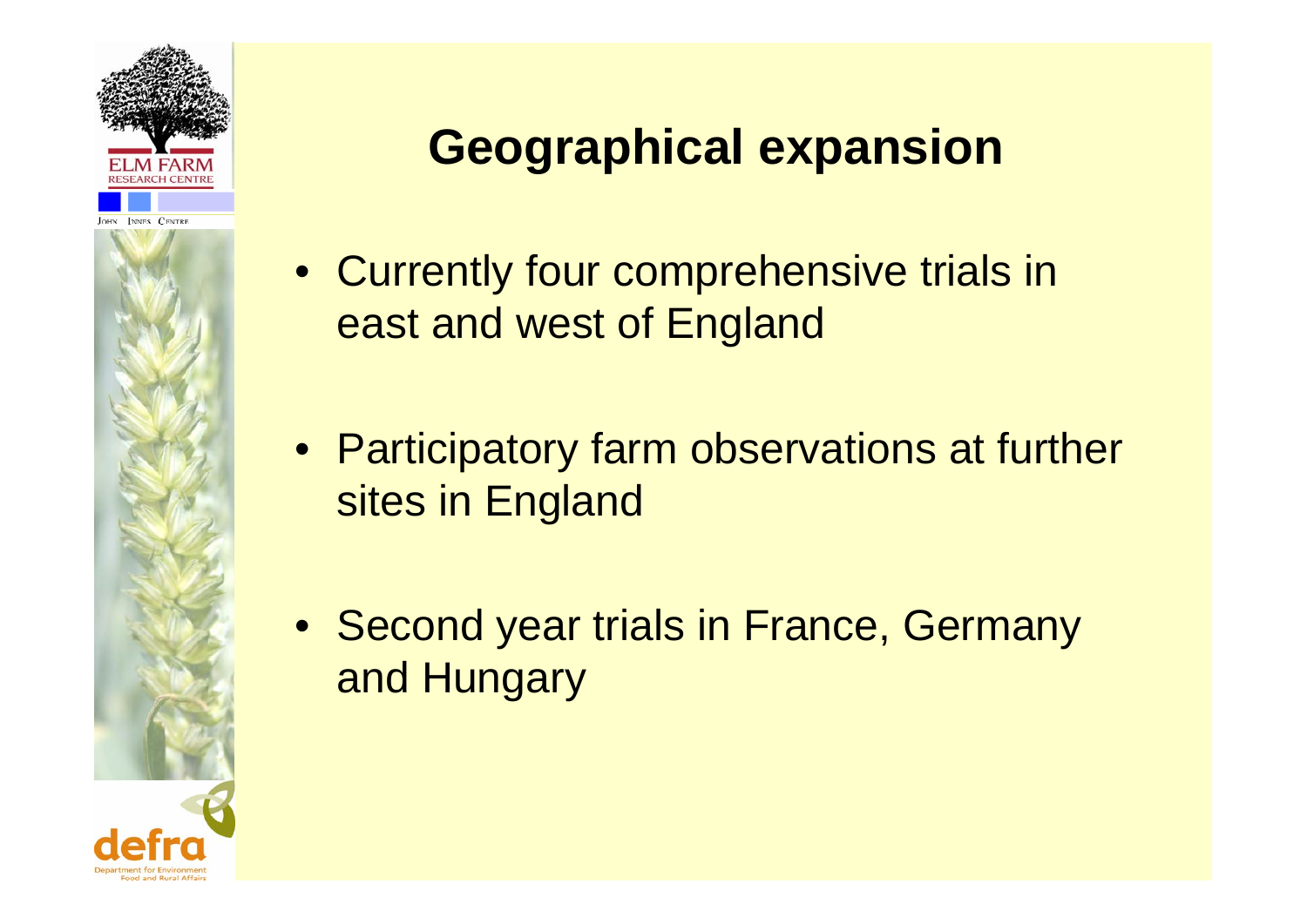



### **Development dynamics**

- Adding new parental material
- Adding more male steriles
- Mass selection different characters and environments
- Combining different populations with different histories